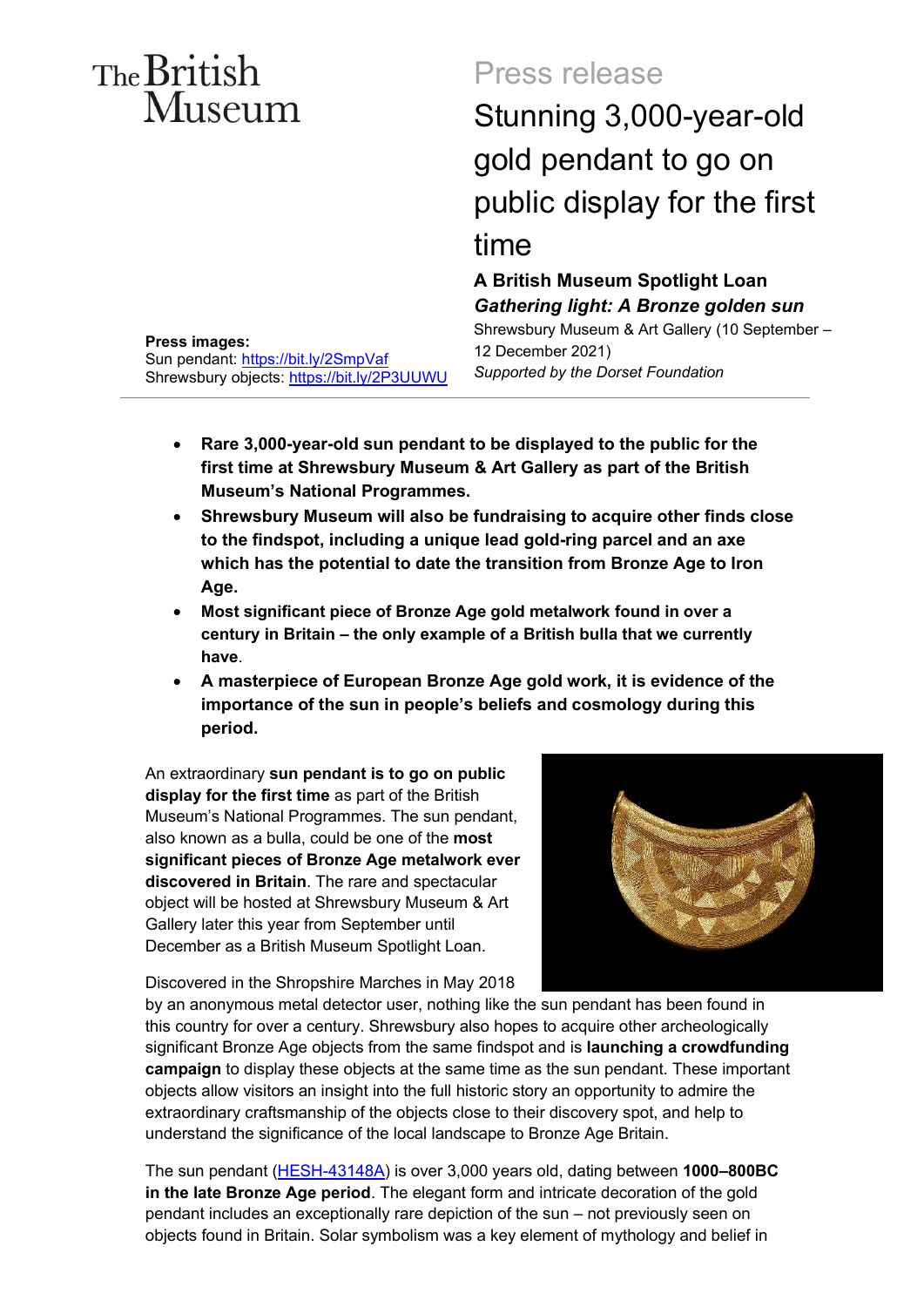time of the earliest metalworkers. The sun pendant is therefore a hugely significant the Bronze Age and this pendant celebrates the life-giving power of the sun during the addition to knowledge of the art and iconography of Bronze Age Britain.

 The sun pendant marks the end of an era as one of the final expressions of an art style and belief system that had lasted for almost 1,500 years. Deposited intentionally in a point for discussions about the role of both water and the sun in the religious beliefs and  life in deep history. Measuring 3.6cm high and 4.7cm wide, **this bulla is only the second ever found in Britain.** The other Irton bulla – now lost – was discovered near Manchester in 1722 and only known from a picture. Its quality was so high that experts of the day believed it must be Roman. It was last recorded in 1806 before disappearing from wetland landscape of bogs and ponds 3,000 years ago, the pendant provides a starting records. Curators hope it may one day be rediscovered in a private collection. In Ireland, six similar gold pendants have been found, though these are not identical to this gold pendant.

 acquire other historically significant objects unearthed from the findspot to help tell the complete story of ancient Shropshire. These include an exceptionally rare jewellery parcel Shrewsbury Museum will need to raise £40,000 as the reward value of these Treasure collection, preserve them and display to the public. This vast array of high-quality location for a form of religious or ceremonial activity for over a thousand years. These period in British prehistory, advancing our collective archaeological knowledge and objects in situ together for the first time at Shrewsbury Museum would be a unique Alongside the sun pendant, Shropshire Museums are hoping to [crowdfund](https://www.crowdfunder.co.uk/keepitinthecounty-1) to be able to wrapped by lead, believed to be one of the **first records of using this material**, and hoards which have the potential to **date the transition between Bronze and Iron Ages**. objects. Raising this money will enable Shrewsbury Museum to add these objects to their metalwork from this landscape suggests that the Shropshire site was an important objects and ongoing fieldwork at the findspot reveal important discoveries about this understanding of why precious objects would be cast away. Displaying these important opportunity for visitors to learn about this historic site.

 worn as jewellery in hair or clothing. Found close to the sun pendant, X-ray analysis appears close technological, cultural and chronological connections between the sun The objects Shrewsbury are hoping to acquire and display include an unusual **lead parcel** containing two exquisite **gold 'lock-rings'** [\(HESH-9EC8BE\)](https://finds.org.uk/database/artefacts/record/id/922717), which were likely reveals similar decoration. Composed of the same gold and from the same period, there pendant and this lock-ring parcel.

 the act, and could also have helped 'sink' the light lock-rings when they were deposited in a wet and watery location with limited prospect of recovery. The lead itself may also be working. Lead was an important ingredient in bronze production but **is rarely found in an**  previously discovered. This is also the first record of this kind of lead artefact to be found in a Late Bronze Age hoard, whilst gold lock-rings themselves have only been found in relatively small numbers – less than 80 examples are known in Ireland, Britain and western France. The combination of lock-ring and lead is completely unique to this parcel. The rarity of the lead and brilliance of the lock-rings indicates that this object is significant The lead sheet acted to wrap and conceal the rings in place, though damaging them in considered a significant sacrifice given the importance of lead in both gold and bronze **unworked state** in Bronze Age hoards – there are only ten other previous examples both culturally and archaeologically.

The objects Shrewsbury Museum hope to acquire also includes a **rare iron axe** [\(HESH-](https://finds.org.uk/database/artefacts/record/id/902912)[42F213\)](https://finds.org.uk/database/artefacts/record/id/902912), of which there are fewer than 30 examples, dating to the period 850–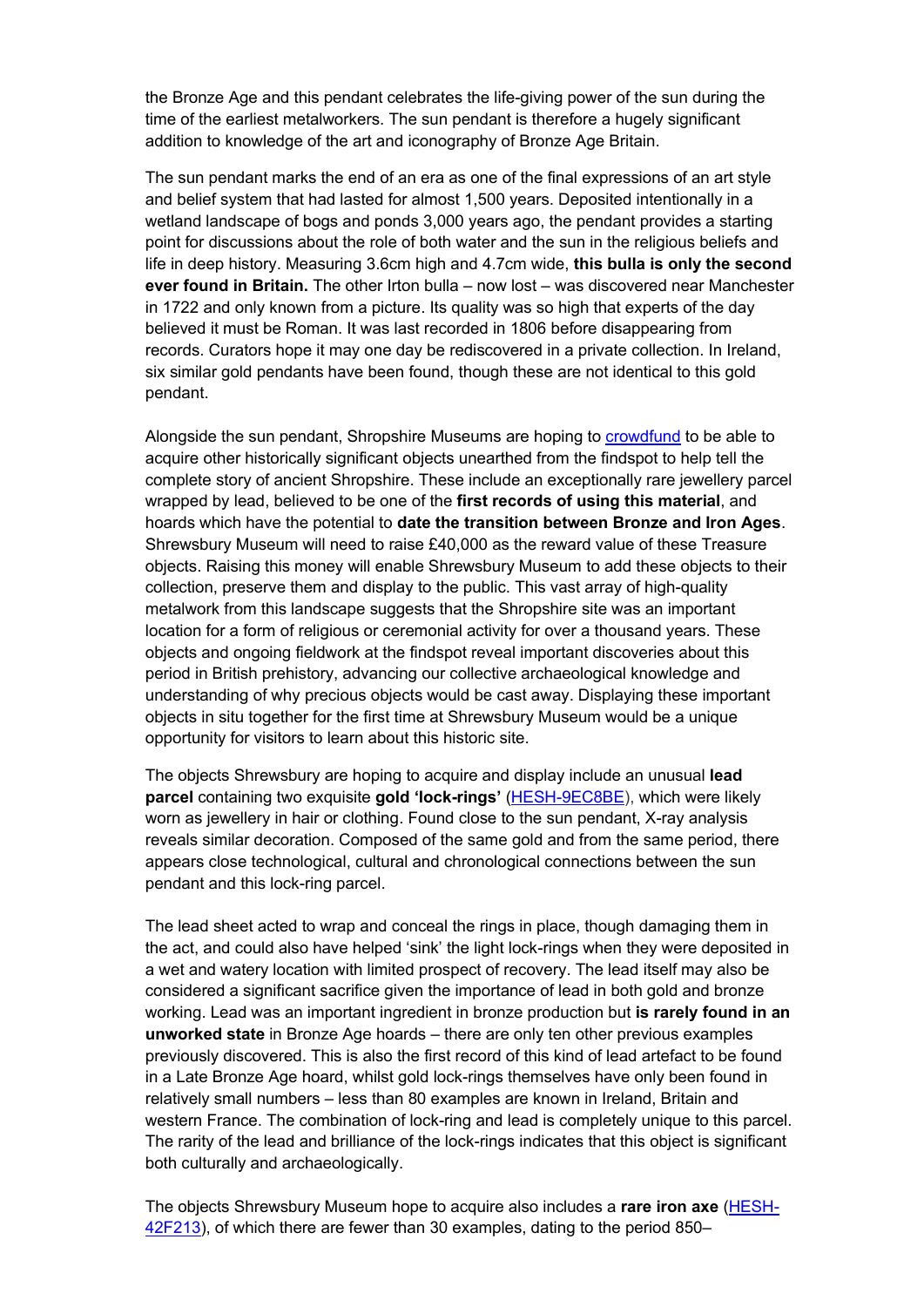Bronze Age and potentially within the very earliest Iron Age, straddling the transitional  be used by metal working smiths in Britain. **Organic material found with this hoard could provide a crucial radiocarbon date for this transition.**  650 BC. This axe is **nationally significant** as it dates the hoard to the very end of the period between the Bronze and Iron Ages. This is the period where iron was beginning to

 well-worn cauldron handle as well as weapon fragments that demonstrate significance to Objects in further hoards that Shropshire Museums hope to acquire include a rare and our understanding of Bronze Age culture and landscape.

 Stonehenge, whilst the Museum is seeking three more museums to host the Spotlight Loan from late 2022 onwards as part of its National Programmes and commitment to sharing the collection as widely as possible across the country. Part of the Spotlight Loan will also include further precious objects yet to be announced. A British Museum Spotlight  Loan *Gathering light: A Bronze Age golden sun* will be on display at Shrewsbury Museum & Art Gallery from 10 September until 12 December 2021. The sun pendant will also star in the British Museum's forthcoming major exhibition on

 **Neil Wilkin, Curator, Early Europe at the British Museum said:** "The Shropshire sun pendant is an internationally significant object, reflecting the artistic brilliance of western Europe. It is fantastic that Shrewsbury Museum will have the first opportunity to show the pendant and will do so alongside fantastic objects from their own collections. This will allow the pendant to be set in its landscape and regional context for the first communities from the deep past and the social and religious connections that spanned time."

 **Fay Bailey, Manager, Shropshire Museums said**: "The Shropshire sun pendant is an unparalleled find of International significance. The discovery of this exceptional object and associated finds helps to deepen our understanding of Bronze Age Britain and confirms that Shropshire has an important story to tell. We are delighted to be the first venue to display this remarkable object."

 **Maria Bojanowska, Head of National Programmes at the British Museum said**: "The sun pendant is one of the most spectacular objects in our collection. I'm very pleased that through the British Museum's National Programmes, Shrewsbury Museum & Art Gallery will be the first place that the public can see this remarkable pendant in person and up close."

 public for the first time at the Shrewsbury Museum & Art Gallery. **Cecilia Motley, Shropshire Council's Portfolio Holder for Communities, Place, Tourism and Transport, said:** "This Shropshire sun pendant is truly an incredible find and one of huge importance. We are delighted that this item, which is 3,000 years old, will go on show to the

 "This is an exceptionally rare depiction of the sun and undoubtedly one of the most significant finds from the Bronze Agee in more than a Century. As it was discovered in the Shropshire and I am sure it will be a very popular attraction when it is displayed from September." Marches, I think it is fitting that Shropshire should be chosen by the British Museum to display it. We are delighted that it will be hosted in the wonderful Shrewsbury Museum and Art Gallery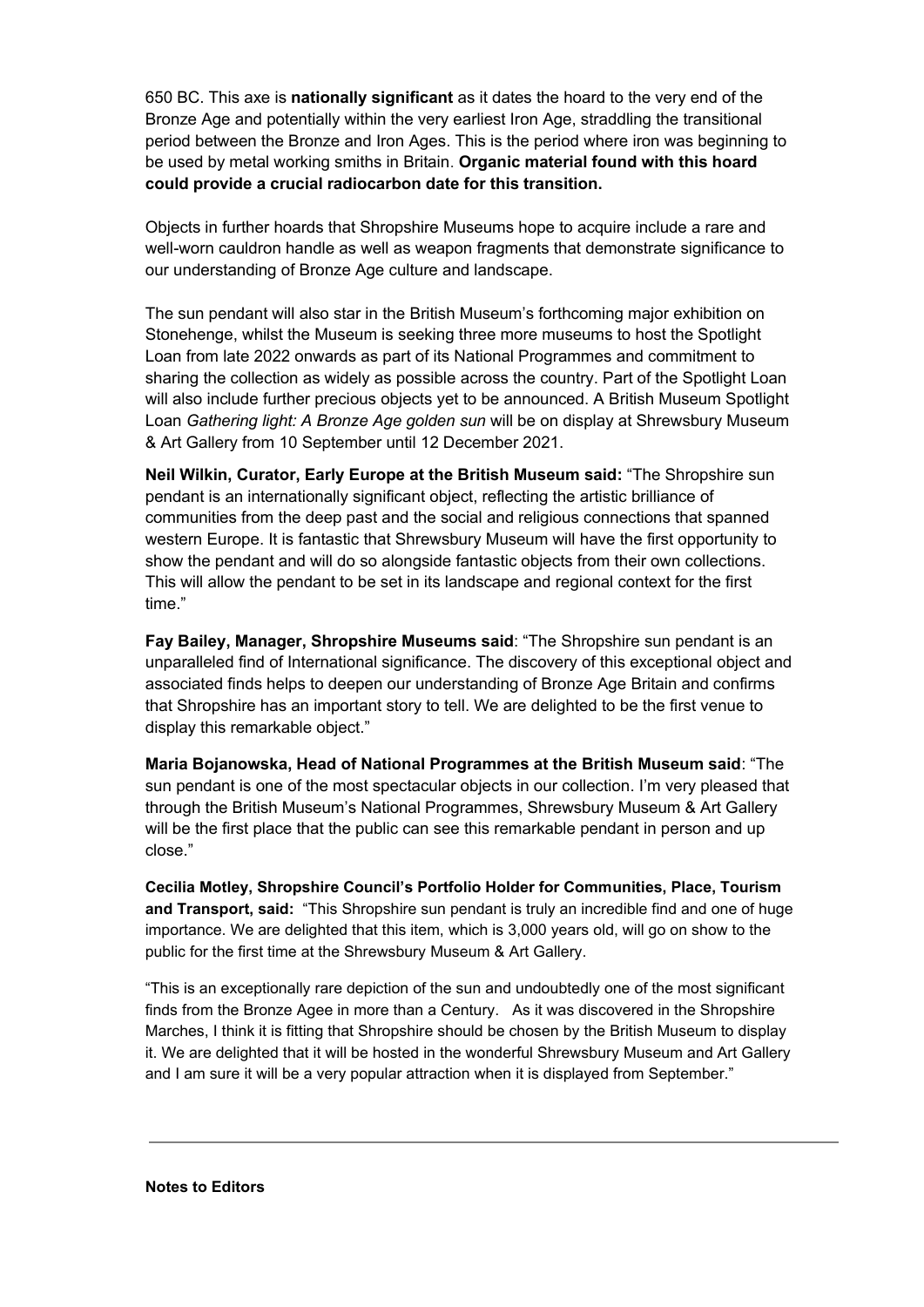A British Museum Spotlight Loan *Gathering light: A Bronze Age golden sun* will be on display at Shrewsbury Museum & Art Gallery from 10 September until 12 December 2021.

The link for donations to Shrewsbury Museum & Art Gallery's crowdfunding campaign is as follows: **<https://www.crowdfunder.co.uk/keepitinthecounty-1#start>**

## **About the British Museum's National Programmes**

 reaching 10 million people outside London. National Programmes also facilitates knowledge exchange programmes and trainee schemes to help young people to break into the museum The British Museum has a national presence, working with hundreds of partner organisations across the UK each year through its wide-ranging National Programmes activity. This includes single-object Spotlight Loan tours, touring exhibitions, Partnership Galleries, as well as both short-term and long-term loans, with the lead support of the Dorset Foundation in memory of Harry M Weinrebe. In 2019/20, over 2,800 objects were loaned to 105 venues in the UK, profession. The Museum will continue to develop partnerships across the UK as part of its commitment to sharing the collection as widely as possible.

# **About Shropshire Museums**

 members of the community, eager to share their piece of Shropshire's past. Our collection In the 1830s, groups of enquiring minds across Shropshire came together to create museums to preserve and celebrate the stories that make the county unique. Early supporters included Charles Darwin and William Penny Brookes. These early museums were a focus for research and for sharing new ideas and knowledge with a wider public. They are the foundations of the exceptional collections we care for today. Over the years, objects have been donated by highlights include:

- • The county's Geology Collection not only includes scientifically important reference material but also internationally important specimens, such as the Pleistocene Woolly Mammoths from Condover, reflecting more than 10,000 years of human activity in the county.
- significance. Important finds representing Early Prehistory and the Iron Age include the Port-Y-Waen Palaeolithic Harpoon and Iron Age Spoons. We also care for a large • Our large Archaeology Collection contains items of both regional and national and important collection of Bronze Age metalwork and material from excavations such as Bromfield Bronze Age Cemetery.
- Reflecting an aspect of industry in the county and the skills of local people, our Ceramics Collection has developed into one of national importance. The collection consists of around 3,500 pieces of pottery and porcelain, mainly from the eighteenth and nineteenth century. It includes examples of famous tea sets and tiles made by local companies such as Caughley, Coalport, and Maw's & Co., who sold their ware around the world.

Shrewsbury Museum & Art Gallery (SM&AG) sits proudly in the town square and is the county's flagship museum and art gallery. Visitors will find a full programme of activities including courses, workshops for schools, film showings, weekly toddler groups, holiday activities and one-off incredible events inspired by our temporary exhibitions programme.

## **About the Treasure Act 1996**

Under the Treasure Act [\(www.finds.org.uk/treasure\)](http://www.finds.org.uk/treasure) finders have a legal obligation to report all finds of potential Treasure to the local coroner in the district in which the find was made. The administration of the Treasure process is undertaken at the British Museum. This work involves the preparation of Treasure cases for coroners' inquests, providing the secretariat for the Treasure Valuation Committee, and handling disclaimed cases and the payment of rewards.

The Act allows a national or local museum to acquire Treasure finds for public benefit. If this happens a reward is paid, which is normally shared equally between the finder and landowner.